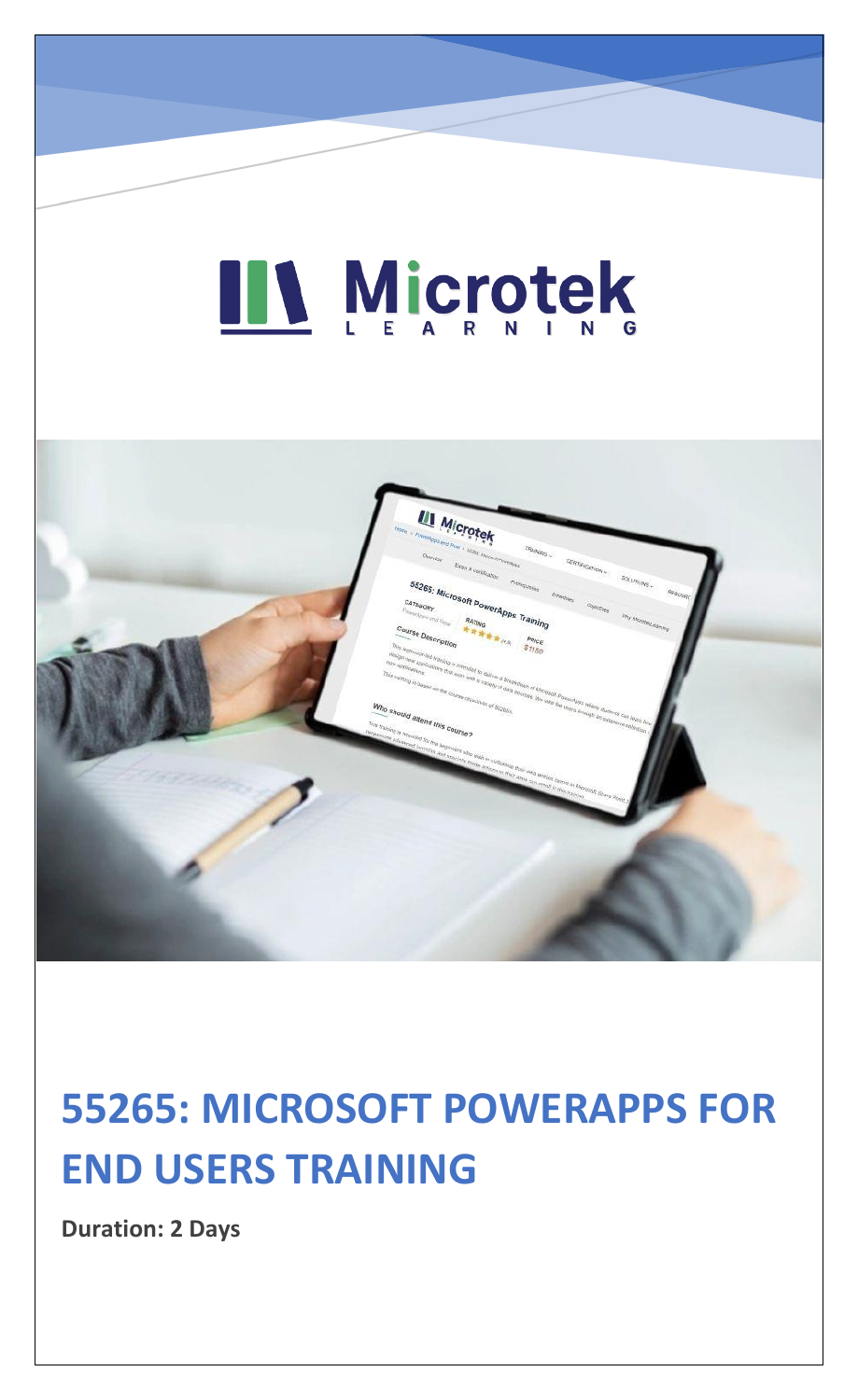## **IIV Microtek**

#### **Course Description**

This instructor-led training is intended to deliver a breakdown of Microsoft PowerApps where students can learn how to publish, test and design new applications that work with a variety of data sources. We take the users through an extensive selection of lessons to support new applications.

This training is based on the course objectives of 55265A.

#### **Who should attend this course?**

This training is intended for the beginners who wish to customize their data entries format in Microsoft Share Point. Professionals who necessitate advanced formulas and specially made actions to their apps can enroll in this training.

#### **Prerequisites**

• No previous experience of PowerApps is required

#### **What you will learn**

- Maintaining and administering PowerApps.
- Integrating PowerApps with different Office 365 systems covering SharePoint Online and Teams.

 $\mathbf{A}$ 

R.

- N

- Understanding when to utilize PowerApps.
- Elaborating about the components of PowerApps and their utilizations.

F.

- PowerApps used in Branding.
- Creating PowerApps from existing data sources.
- Connection to the range of data sources from Azure SQL and Excel.
- Customizing PowerApps when using automated wizards.
- Understanding the differences between model-driven apps and
- Integrating PowerApps with other Microsoft Office 365 systems covering SharePoint Online and Teams.

N.

a ba

#### **Curriculum**

#### **Module 1: An Introduction to PowerApps**

Let's get started with an introduction to Microsoft PowerApps. Traditionally building customized solutions for a business involved using a coding language to build an application from scratch. Typically, these solutions could often only be used within the business, making external use of the application a large hurdle to overcome. With PowerApps we can now not only easily build solutions, but we can also share them with users in our business. Deployment takes seconds and you could by testing your own app on your phone in no time. This module will overview the features of PowerApps, its benefits to a business and the variety of ways you can build and access your apps on different devices.

#### **Lessons**

- What is PowerApps?
- The benefits of apps
- How to get PowerApps
- Canvas Apps and Model-Driven Apps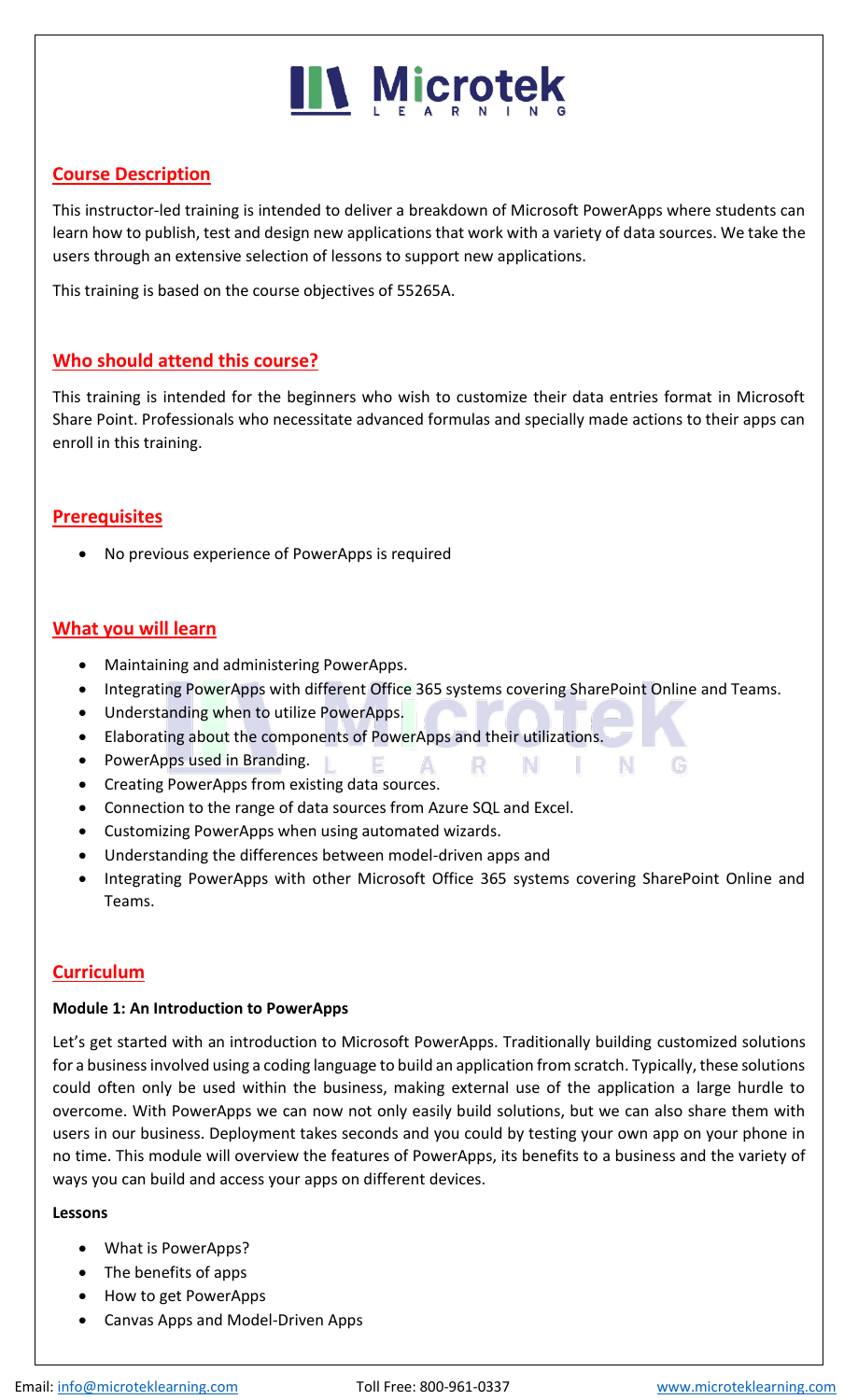

- License Options and Costs
- Discover PowerApps with Templates

**Lab 1:** Introduction to PowerApps

- Try the Cost Estimator App
- Download and Review App Design
- Sample App of your choice

After completing this module, students will be able to:

- Describe when PowerApps should be used
- Know how to access PowerApps
- Make design decisions based on PowerApps licenses
- Understand that there are two types of app
- Be able to use sample apps

#### **Module 2: Getting Started with PowerApps**

To begin our journey through the PowerApps product, we will begin by looking at some of the templates that are available to view and edit. Microsoft's templates are a good starting point to discover what the product is capable off and how it can be achieved. We will also take the chance to have a tour of the editor so that students are familiar with the interface that they will be using over the two-day course. We will then build our first app from a static data source, showing students how to test their changes in the app instantly without the need to publish. We will also discuss how to configure your apps settings and how to access the app once it has been saved and shared.

#### **Lessons**

- Building a new app from a data source
- Add, edit, and remove controls
- Intro to Formulas
- Testing an app
- App Settings
- Publish and Share Apps
- Version History and Restore
- PowerApps Mobile App

#### **Lab 1:** Getting Started

- Create App from an existing Data Source
- Publish and Share
- View an app on your mobile device

After completing this module, students will be able to:

- Build a useful app using wizards in minutes
- Make simple changes to existing apps
- Know how formulas are used in PowerApps
- Be able to test an app before it is shared
- Restore a previous version of an app in the event of a problem
- Use the mobile app to consume an app

#### **Module 3: Branding and Media**

In our next module, we will look at the options available to designers that allow them to implement their business branding. Not only will this deal with the aesthetics of your app, but it will also introduce timesaving tips to help keep your branding consistent.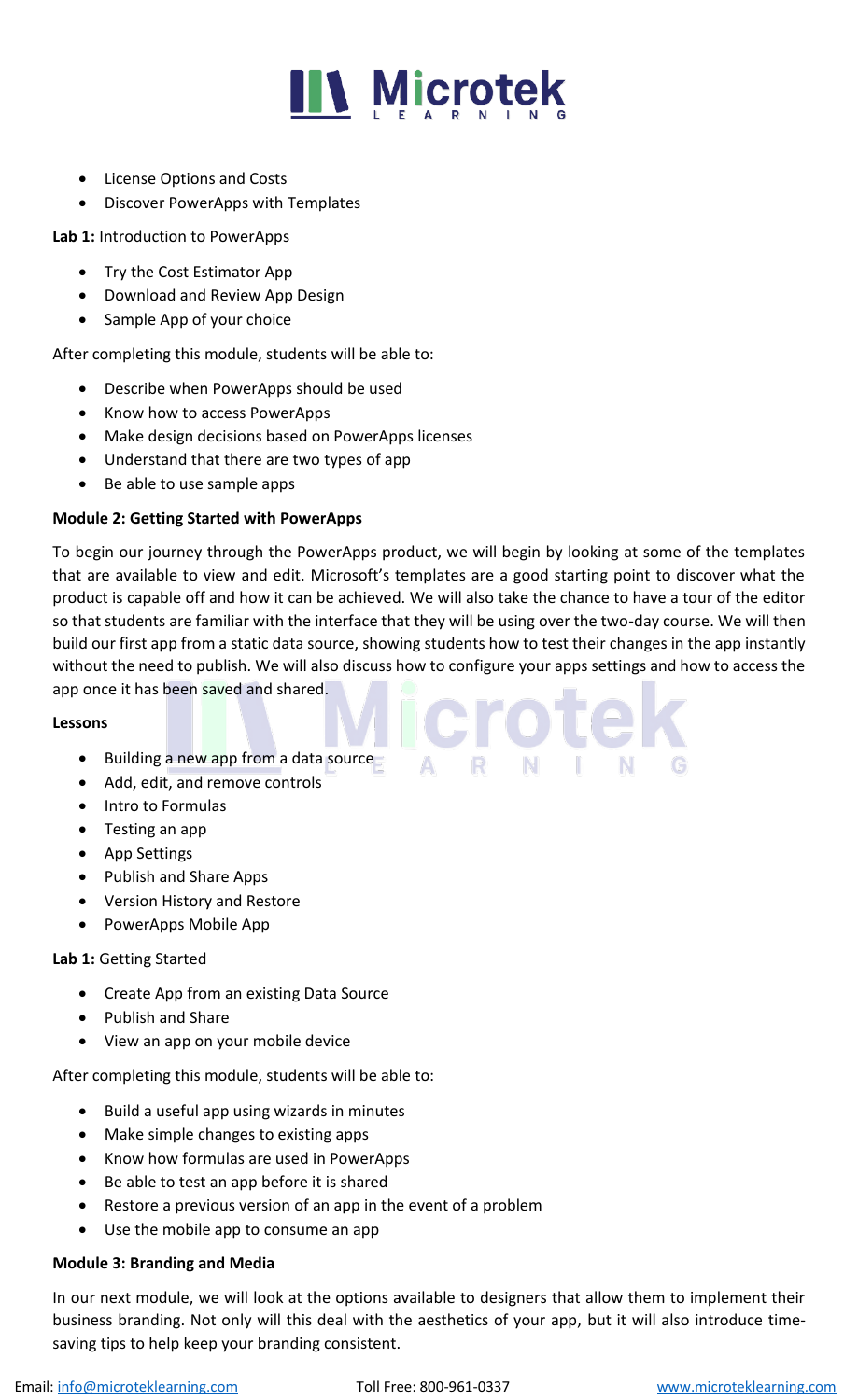

We will also be discussing how to embed media into your app which can be useful if you are planning on an app that might promote video content.

#### **Lessons**

- Less is more
- Duplicate Screens
- Fonts
- Screen Colors and Matching Colors
- Screen Backgrounds
- Buttons and Icons
- Hide on Timer
- Size and Alignment by reference
- Show and Hide on Timer

#### **Lab 1**: Branding and Media

- Backgrounds and icons
- Import Class Data from Excel
- Duplicate Screen

After completing this module, students will be able to:

- Customize apps backgrounds with images and color
- Add images and logos to an app
- Use times to show and hide controls
- Align and size controls

#### **Module 4: PowerApps Controls**

So far in the course, we would have covered the basics of adding, editing, and removing controls from our applications. The drive behind this module is to provide more depth on the categories of controls which can be used on a form. Your instructor will take you through each control and discuss its purpose and configuration. Tackling the wide selection of controls will help students recognize when to use the right control.

**Icrotel** 

#### **Lessons**

- Text Controls for Data Entry and Display
- Controls Drop downs, combo box, date picker, radio button and more
- Forms Add and edit data in underlying data sources quickly
- Charts present information in pie, line, and bar charts

#### **Lab 1:** Build Apps from Blank

- Create an App from the blank template
- Add Controls to collect and display data
- Add Formulas to allow the controls to interact

After completing this module, students will be able to:

- Use a wide range of controls to give users the best data entry experience
- Edit control properties
- Use formulas to all multiple controls to interact with each other
- Present information using charts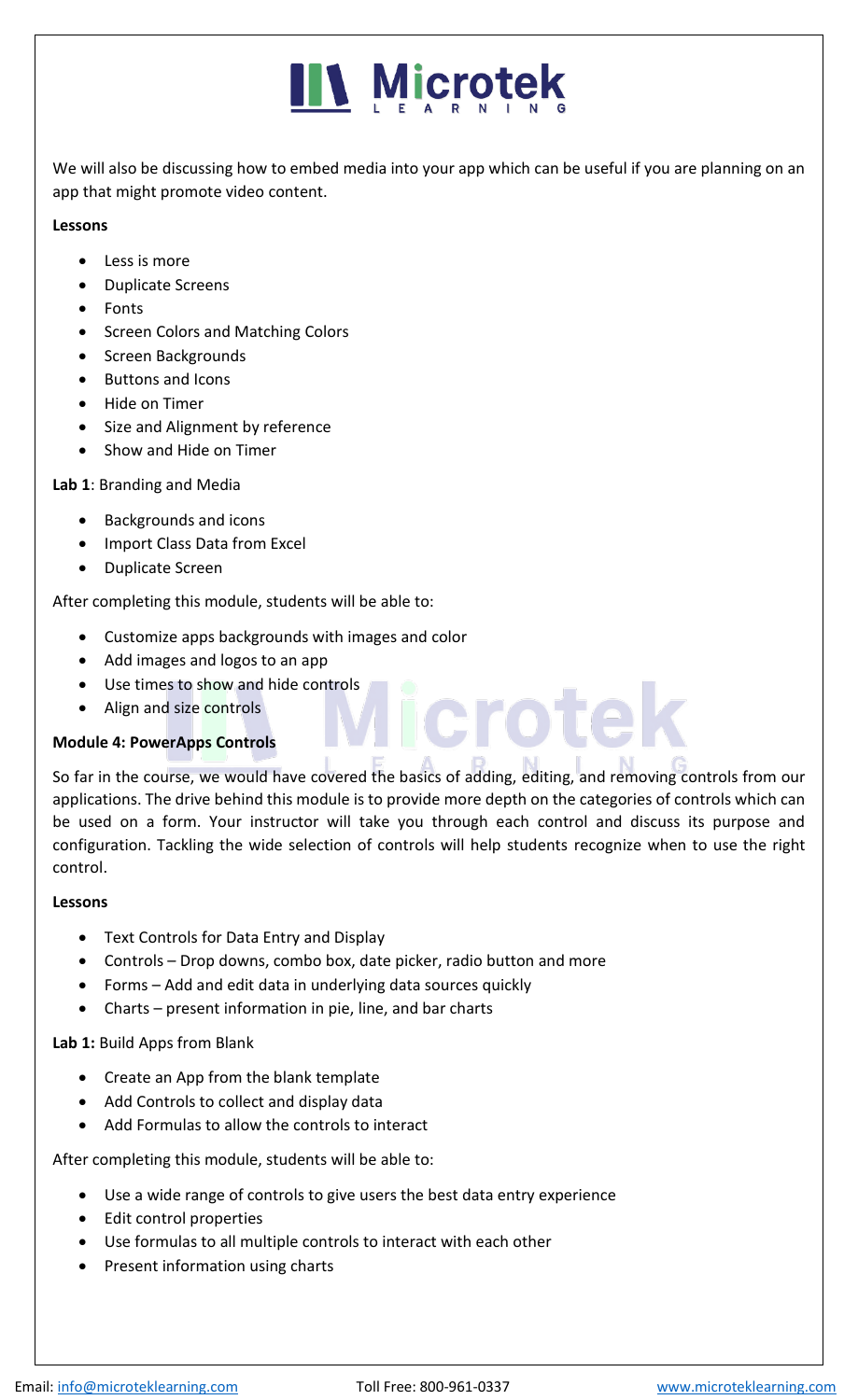## **N** Microtek

#### **Module 5: Data Sources and Logic**

To help maintain and view essential business information, organizations often have a diverse selection of locations to keep different types of data. This could range from databases to file storage locations. PowerApps offers connections to a wide selection of data sources. We will show students to build their PowerApps to bring in data from a variety of sources as well as how they can utilize the common data source, a storage location unique to PowerApps.

#### **Lessons**

- Data Storage and Services
- How do I decide which database to use?
- Connect to on-premises data Gateway
- What is Delegation?
- Specific Data Examples
- Displaying Data

#### **Lab 1:** Data Source and Logic

- SharePoint List connect to App
- Flow to collect tweets to SharePoint
- Display Tweets in PowerApps using the Twitter service
- Create a reply screen in PowerApps

After completing this module, students will be able to:

- Connect to many data source including cloud and on premises
- Understand the financial costs of working with different data sources
- Understand which data sources can work with large amount of data
- Display data using controls

#### **Module 6: Model-Driven Apps**

Module one to five discussed how to work with the original type of PowerApps known as a Canvas App, Microsoft have now introduced a second type of app known as a model-driven app. Model driven apps involve a different development process to canvas apps. We will review this development process during this module.

А

Model-Driven apps can be quicker to build than canvas apps, but they are less customizable and typically have a higher cost, knowing which type of app to use is not always a simple decision, we will show you the pros and cons of each.

#### **Lessons**

- What is a model-driven app?
- Where will my data be stored?
- How do create a model-driven app
- Canvas vs model-driven summary

#### **Lab 1:** Model-Driven App

- Switch to Model-Driven mode in PowerApps
- Navigate the Model-Drive app interface
- Test a Sample App
- Edit the Sample App

After completing this module, students will be able to:

• Describe the difference between a canvas app and a model-driven app